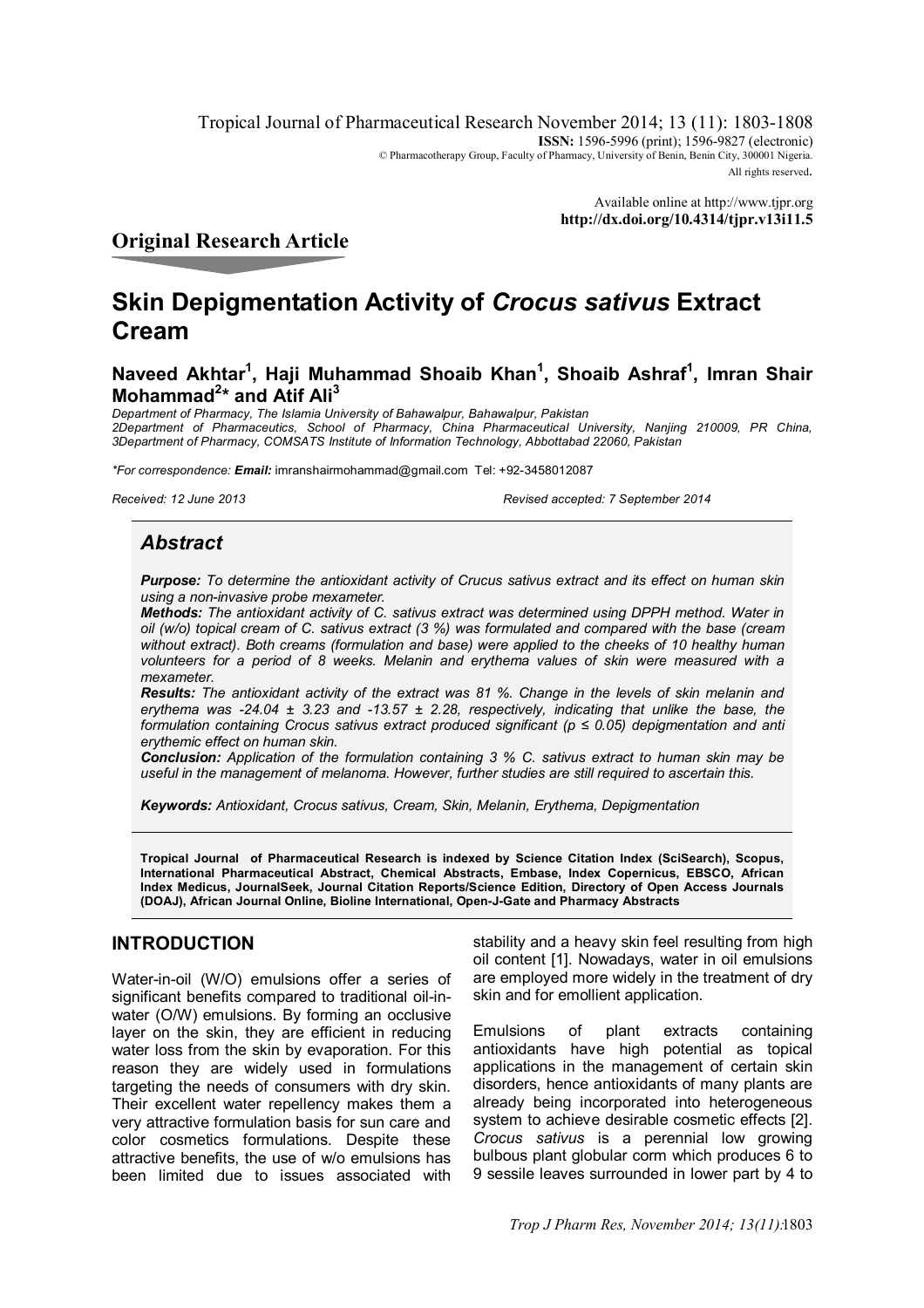5 broad membranous scales. Many chemical substances are present in saffron as carotenoids, flavonoids, carbohydrates, mucilage, monoterpenoids and 31 compounds have been isolated from the petals of saffron [3]. The antioxidant activity of *Crocus sativus* is due to the presence of carotenoids, phenolics and flavonoids [4,5].

The use of cosmetics can be safe if, no kind of contact dermatitis is seen after their application to skin. Environmental conditions such as changes in temperature and humidity, and consumer misuse are also vital factors in the effective handling of cosmetic products. Saffron also produces antiaging effects by decreasing melanogenesis by inhibiting the activity of tyrosinase [6]. Monoterpenoids, quercetin, kaempferol, and other phenolic components of saffron are responsible for this inhibition of melanogenesis.

# **EXPERIMENTAL**

## **Materials**

Dried stigmas of *Crocus sativus linnus* were used as plant material. The plant part was collected in the month of February from Kashmir. The identification was done by Saeed Raza Peerzada, Assistant Professor, at Cholistan Institute of Desert Studies at The Islamia University of Bahawalpur, Bahawalpur Pakistan; voucher no. 233 was assigned to it and kept in the herbarium, of the Department of Pharmacy, The Islamia University of Bahawalpur, Bahawalpur, Pakistan, under voucher number 169.

For the preparation of emulsion, the extracts of dried stigma of *Crocus sativus* were used. ABIL-EM90 (emulsifying agent) was purchased from Franken Chemical (Germany). Paraffin oil and ethanol were purchased from Merk KgaA Darmstadt, Germany. Distilled water was taken from the Department of Pharmacy, IUB, Pakistan.

#### **Preparation of** *Crocus sativus* **dried stigma extract**

Extract of 5 g dried stigmas of *Crocus sativus* was prepared by maceration. First, it was powdered and then was introduced into beaker contained 70 % ethanol and 30 % distilled water to make the final volume 500 mL. The glass beaker was sealed with aluminium foil and kept at room temperature in dark for fourteen days. Maceration was done in the dark to prevent possible photodegradation. The beaker was

shaken for 10 min after every 24 h. Then filtration of macerated extract was done through several layers of muslin cloth. The filtrate initially obtained was then passed through filter paper (Whatman no. 1) for final filtration to remove fine undissolved particles. Evaporation of filtrate was done at 40 $\degree$ C under vacuum using a rotary evaporator. The evaporation process was continued till concentrate reduced to one third of the total volume used. The reddish coloured extract so obtained was collected in glass beaker and was sealed with aluminium foil and stored in a refrigerator at  $8^{\circ}$ C.

# **Preparation of water-in-oil emulsion**

Emulsion (w/o) of the extract was made by the addition of aqueous phase to oily phase with continuous agitation. The oily phase used in the preparation was paraffin oil and surfactant (ABIL®EM 90) was heated up to 75  $\pm$  1 °C, while the aqueous phase which was distilled water was heated to the same temperature. After heating, aqueous phase was added to the oily phase drop by drop. Stirring was continued at 2000 rpm by the mechanical mixer for 15 min until all the aqueous phase was added; 2 to 3 drops of rose water (fragrance) were added during this stirring time to give good fragrance to the emulsion. After the complete addition of the aqueous phase, the speed of the mixer was reduced steadily over the next 15 to 20 min while cooling the emulsion to room temperature to achieve complete homogenization.

## **Preparation of emulsions**

The oily phase, paraffin oil and surfactant (ABIL®EM 90), was heated up to 75  $\pm$  1 °C. At the same time, the aqueous phase (water) was heated to the same temperature and then the extract added to it. The aqueous phase was added to the oil phase drop by drop while stirring at 2000 rpm with a mechanical mixer for 15 min until the aqueous phase was completely added, 2 to 3 drops of rose water were added while stirring to give the formulation a good fragrance.

After complete addition of the aqueous phase, the speed of the mixer was reduced to 1000 rpm for homogenization, for another period of 5 min, thereafter 500 rpm for 5 min for complete homogenization; the emulsion was then allowed cool down to room temperature [7].

## **Determination of antioxidant activity**

The constant 1, 1-diphenyl-2-picrylhydrazyl radical (DPPH) was used for the determination of antioxidant activity. A range of concentrations of

*Trop J Pharm Res, November 2014; 13(11):* 1804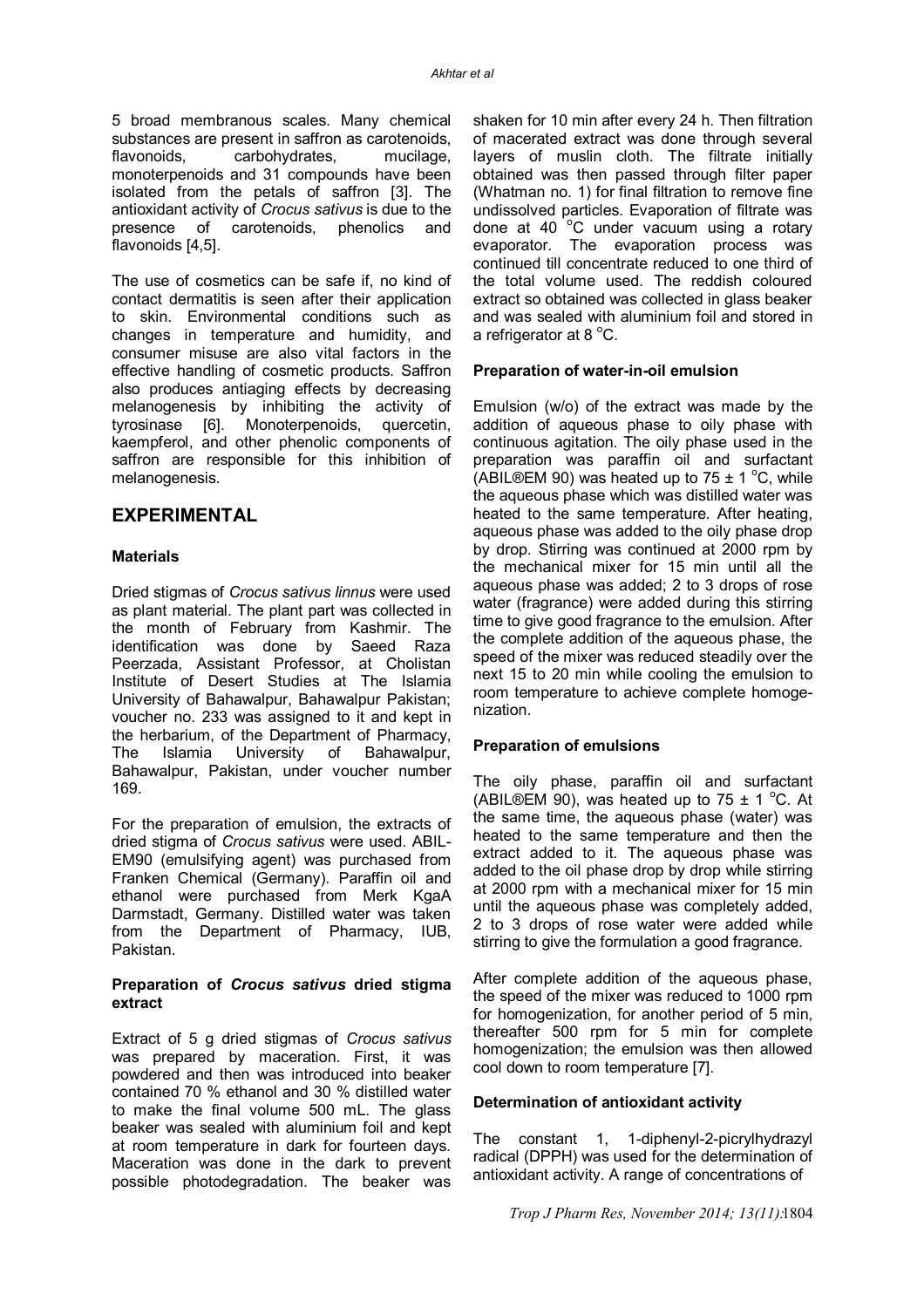**Table 1:** Composition of emulsion (cream) formulations

| <b>Emulsion phase</b> | Ingredient              | Emulsion base (g)        | Extract emulsion (g) |
|-----------------------|-------------------------|--------------------------|----------------------|
| Oilv                  | Paraffin oil            |                          |                      |
|                       | ABIL <sup>®</sup> EM 90 | 2.5                      | 2.5                  |
| Aqueous               | Extract                 | $\overline{\phantom{0}}$ |                      |
|                       | Distilled Water (g.s)   | 100                      | 100                  |

plant extract in relevant solvent was added at an equal volume from 10 to 90 µL of ethanolic DPPH (100 µM) to a total volume of 100 µL in 96-well plates. The contents were mixed and incubated for 30 min. The absorbance was measured at 517 nm. Vitamin C was used as the standard antioxidant. The experiments were carried out in triplicates. The decrease in absorbance means the increase in radical scavenging activity which was calculated using equation 1.

SA (%) = {100-(A<sub>t</sub>/A<sub>c</sub>)}100 …………………(1) [8]

where SA is scavenging activity,  $A_t$  is the absence of test compounds and  $A_c$  is the absence of control.

## **Depigmentation and antierythemic study**

Ten healthy human volunteers (all males) were chosen whose ages were in between 25 and 40 years. They were examined for any serious skin disease especially on cheeks and forearms. Each volunteer was provided with a volunteer protocol before the study, and signed the terms and conditions of the testing individually. They were not informed about the contents of the formulations. Before application of formulation, a patch test was performed on forearms of the volunteers for 48 h to rule out allergic reaction to any of the contents of the formulation. Each volunteer on the second day was provided with the formulation and the volunteers instructed properly on the application of formulation. Each individual was instructed to return for measurements of skin sebum production over a period of 8 weeks.

## **Ethical approval**

This study was approved by the Board of Advanced Study and Research (BASR), The Islamia University of Bahawalpur, and the institutional ethical committee, Department of Pharmacy, The Islamia University of Bahawalpur, Bahawalpur, Pakistan, in compliance with NIH Principles of Laboratory Animal Care, 1985. The ethical committee gave a letter of recommendation for using the humans in this study, whose reference no. is Pharm 1713.

# **Burchard (Patch) test**

Patch test was done on the forearm of each volunteer on the first day of skin testing. The bandage disc (Patch) was saturated with 1 g of base and 1 g of formulation containing Crocus sativus extracts and applied on the left and right forearm of the volunteer, respectively. The patch covered the area of  $5 \times 4$  cm on the forearm and after the application of base and formulation it was then enclosed with the help of surgical dressing. After 48 h the patch was removed and the forearm was washed with normal saline solution after which erythema (redness of skin) was determined by using score on a scale with 4 points from 0-3, where 0 is for absence of erythema, 1 for mild erythema, 2 for moderate erythema and 3 for severe erythema.

# **Panel test**

A proforma sheet was given to every volunteer to test the sensory values of cream. Seven parameters; ease of application, spreadability, sense just after application, sense in long turn, irritation, shine on skin and sense of softness were noted in this form for evaluation. Each parameter was assigned 11 values from –5 to +5, indicating very bad to very good. Each volunteer was requested to complete this form after week 8. Percent change in parameter values was computed weekly for each volunteer, as in eq 2.

$$
C (%) = \{(A - B)/B\}100
$$
................. (2)

where C is the change. A is the individual value of any parameter (from 1st to 8th week) and B is the zero hour value of that parameter

## **Statistical analysis**

The measured values obtained for skin melanin production and skin erythema (irritation) were analyzed using SPSS 15.0. Paired sample t-test was used for the variation between two preparations and two-way ANOVA for variation between different time intervals; *p* < 0.05 was set as the level of significance.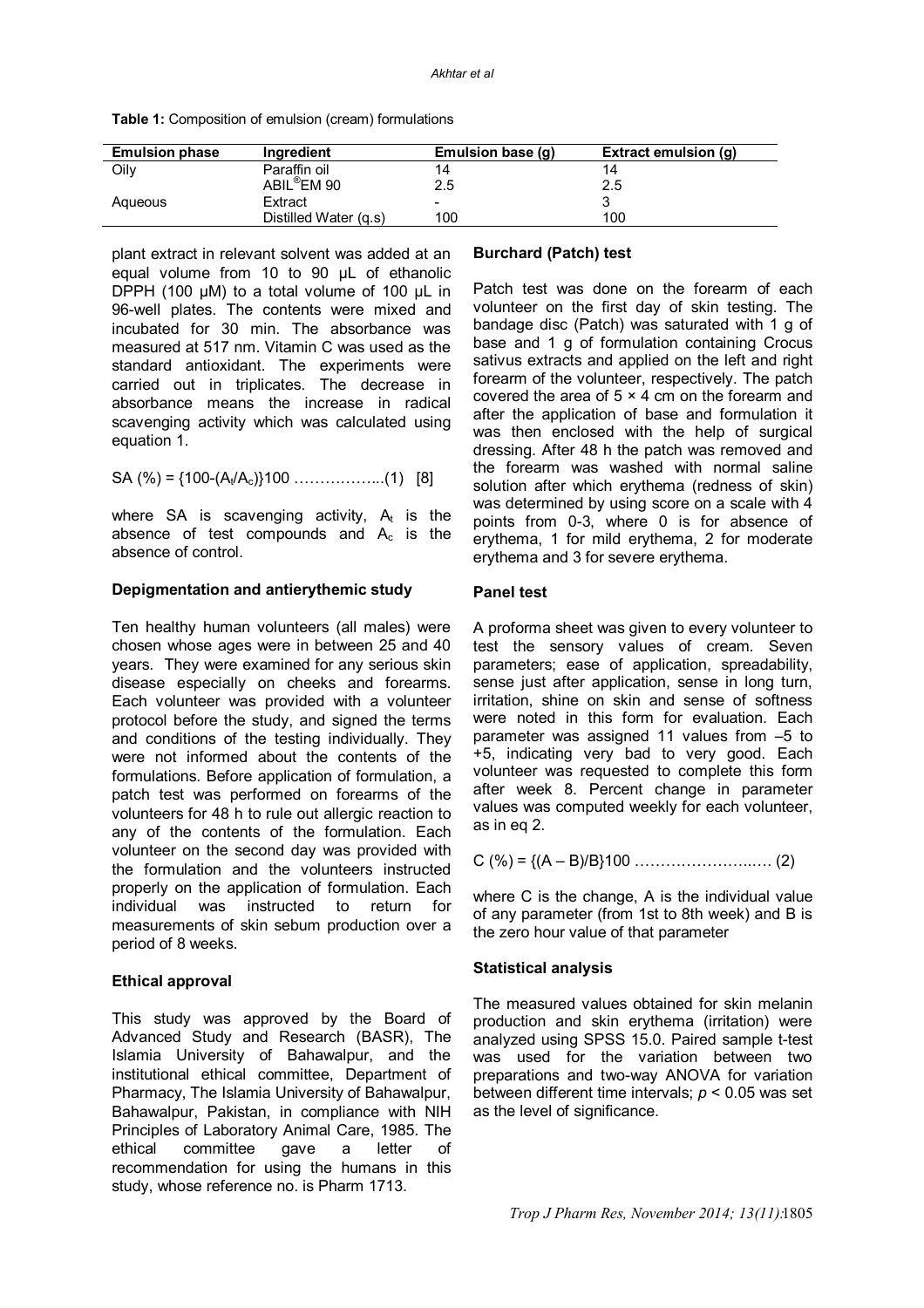# **RESULTS**

## **Antioxidant activity of extract**

Antioxidant activity of extract with different solvent was determined. The antioxidant activity of extract was 81 % using 70 % ethanol. The result of the patch test is shown in Table 1. No severe erythema was shown by any volunteer, mild erythema shown by 1 and 2 volunteer, moderate erythema was shown by 2 and 3 volunteers and no erythema was shown by 14 and 12 volunteer for both base and formulation, respectively.

#### **Skin melanin content**

During the *in vivo* study for 8 weeks, changes in melanin by the base and formulation were observed. However, changes in melanin were not prominent but extract cream enormously decreased the melanin of skin in 8th weeks. Statistical analysis showed change in melanin contents of skin by formulation was highly significant (*p* < 0.05) except in 8th week.

#### **Skin erythema level**

There were irregular effects of base on erythema level while formulation decreased the erythema level steadily in the period of 8 weeks. It was concluded from results of ANOVA test base showed insignificant effects with respect to time. While effects of formulation on skin erythema were significant with respect to time. A significant variation was shown with base and formulation on 4th and 6th weeks, when compared with paired sample t-test. Erythema contents were decreased by the formulation due to antioxidant and anti-inflammatory effects of Crocus sativus, exhibited by mainly Crocin, β-carotene and safranal [10]. Antioxidants of *Crocus sativus* inhibit the expression of markers of inflammation, tumor necrosis factor (TNF) and interleukin (IL)  $[11]$ .

# **DISCUSSION**

The patch test of cosmetic preparation is used to check the compatibility of formulation with the human skin before its application. In this study no skin irritation was observed after the application of formulation on the cheeks of human volunteers. So this formulation was considered compatible and relatively safe for human use. Another important parameter which must be observed during the formulation of cosmetic product is that the formulation must have aesthetic appeal in all aspects of sensory evaluation. For this purpose panel test was performed. Panel test was done by both base and formulation. The calculations of panel test results showed that the formulation was more aesthetic in all sensory evaluations than the base.

The color of skin and protection form UV radiation is dependent on a pigment known as melanin present in dermis of skin. Pigmentation of skin occurred mainly due to increased melanogensis by melanocytes stimulated by exposure to UV light [12].

Melanocytes produced melanin in skin as a mixture of two pigments eumelanin and phaeomelanin which are (brown black) and (red yellow) respectively [13]. Melanogenesis is accomplished by a series of oxidative reactions controlled by various enzymes. Tyrosinase is the main catalyst for this phenomenon [14].

During the *in vivo* study of two months, change in melanin was observed by base and formulation. Change in melanin was not prominent in the base but formulation enormously decreased the melanin of skin in 8th weeks. The results of applied statistics showed the insignificant results of change in melanin by base and significant results of formulation. Insignificant effects were shown when base and formulation were tested with paired sample t-test except in the 8th week,

**Table 2:** Volunteer's self-assessment of irritation/itching after the application of base and formulation (**Note:** the values indicate number of volunteers)

| Cream type    | Absence of<br>ervthema | Mild ervthema | Moderate<br>ervthema | <b>Severe</b><br>ervthema |
|---------------|------------------------|---------------|----------------------|---------------------------|
| Cream base    |                        |               |                      |                           |
| Extract cream |                        |               |                      |                           |

**Table 3:** Change (%) in skin melanin content after application of base and formulation (mean ± SEM)

| Cream type    | Week 1          | Week 2         | Week 3                                                | Week 4      | Week 6  | Week 8          |
|---------------|-----------------|----------------|-------------------------------------------------------|-------------|---------|-----------------|
| Cream base    | $-0.30 + 0.86$  | $-0.39 + 1.03$ | $-0.25 + 0.89$                                        | 1 49 + 0 67 | 246+080 | $0.97 + 1.36$   |
| Extract cream | $-3.047 + 0.81$ | $-561 + 129$   | $-10.48 \pm 1.75$ $-14.93 \pm 2.63$ $-19.36 \pm 2.40$ |             |         | $-24.04 + 3.23$ |

*Trop J Pharm Res, November 2014; 13(11):* 1806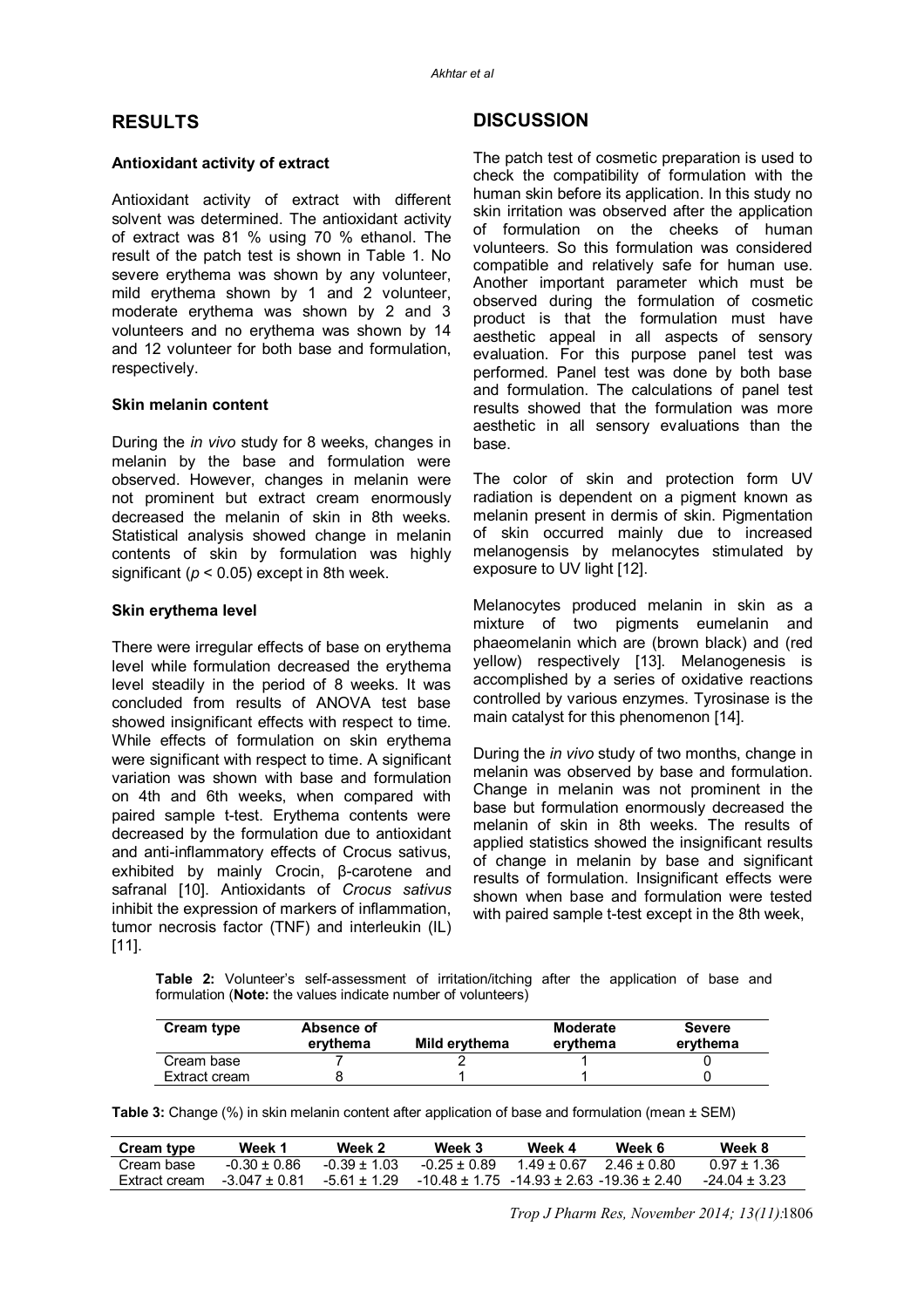**Table 4:** Percent (%) change in values of skin erythema after application of base and formulation. Values of skin erythema (mean ± SEM)

| <b>Cream type</b> | Week 1         | Week 2       | Week 3         | Week 4      | Week 6                        | Week 8          |
|-------------------|----------------|--------------|----------------|-------------|-------------------------------|-----------------|
| Cream base        | $6.07 + 6.05$  | 6.80 + 6.26  | 6.01 + 6.37    | 6.96 + 6.86 | $9.73 + 8.93$                 | $5.35 + 6.55$   |
| Extract cream     | $-2.56 + 1.26$ | -4 78 + 1 22 | $-5.89 + 1.30$ |             | $-8.76 + 1.24 - 11.76 + 1.11$ | $-13.57 + 2.28$ |

The results of formulation were significant due to presence of strong antioxidants in it. Antioxidant activity is mainly exhibited by monoterpenoids, crocin, quercetin, kaempferol, and by other phenolic components of *Crocus sativus*. The mode of action of these compounds to reduce skin melanin is by inhibiting the activity of tyrosinase [15].

Cosmetics are safe if, no kind of contact dermatitis is seen after their application to skin. Contact dermatitis not only causes but is an active part of cosmetics. Environmental conditions, temperature humidity and consumer misuse are also vital factors for contact dermatitis. Skin is irritated by chemicals due to their toxic effects to skin cells and blood vessels. During this study of two months, changes in erythema by base and formulation were observed. It was found to be irregular effects of base on erythema level. On the other hand, formulation decreased the erythema level regularly in the period of two months. Insignificant effects with respect to time, while effects of formulation on erythema were significant with respect to time. A significant variation was shown with base and formulation on 4th and 6th weeks, when compared with paired sample t-test. The formulation brought about a significant decrease in erythema. Therefore, formulation would safe to skin and is unlikely to cause any significant irritation to skin. The decrease in erythema by the formulation is likely due to the antioxidant and antiinflammatory effects of compounds in *Crocus sativus*, mainly Crocin, picrocrocin, β- carotene and safranal. Antioxidants of saffron inhibit the expression of markers of inflammation tumor necrosis factor (TNF) and interleukin (IL).

## **CONCLUSION**

A cream formulation containing *Crocus sativus* extract has significant depigmentation and antierythema effects on human skin due apparently to reduced melanin and erythema levels in the skin. *Crocus sativus* exhibits skin depigmentation effect due probably to the presence of strong antioxidants in the plant.

# **ACKNOWLEDGEMENT**

The authors thank the Vice-Chancellor and the Chairman of the Department of Pharmacy, The Islamia University of Bahawalpur, Bahawalpur Pakistan for their moral support.

# **REFERENCES**

- *1. Jurgen M, Petra A, Hannelore F. A Novel PEG-free Emulsifier Designed for Formulating W/O Lotions with a Light Skin Feel. Int J App Sci 2005; 131: 20-26.*
- *2. Abdullaev FI, Espinosa-Aquirre JJ. Biomedical properties of Saffron and its potential use in cancer therapy and chemoprevention trials. Cancer Detection and prevention 2004; 28: 426-432.*
- *3. Shiva G, Mahmoud RJ, Hossein H. Does Saffron have antisolar and moisturizing effects? IJPR 2009; 9: 133-140.*
- *4. Jen WL, Hsiu MC, Yi CL, Kuo CW. Natural products with skin whitening effect. J F D A 2008; 16: 1-10.*
- *5. Farzin H, Naaman K, Hossein H, Randa KA. Kaempferol from Saffron petals. IJPR 2003; 2: 251-252.*
- *6. Welss T, Basketter DA, Schroder KR. In vitro skin irritation: facts and future. State of the art review of mechanism and models. Toxicology in vitro 2004; 18: 231-243.*
- *7. Naveed A, Arshad M, Barkat AK, Tariq M, Haji MSK, Tariq S. Exploring cucumber extract for skin rejuvenation. Afr J Biotechnol 2011; 10: 1206-1216.*
- *8. T. A. Koleva, J. P. H. Linssen, A. De-Groot and L. N. Evstatieva, Phytochem. Anal., 13, 8 (2002).*
- *9. Shoukat P, Moonkyu K, Hwan-suck K, Chongwoon C, Moo-chang H, Min-Kyu S, Hyunsu B. Servey and mechanism of skin depigmenting and lightening agent. Phytother Res 2006; 20: 921-934.*
- *10. Mohammad SM. Saffron chemicals and medicines usage. J Med Plant Res 2010; 4: 42-430.*
- *11. Ghasemali K, Seyed JH, Peyman Z, Maryam G, Amirhossein A. The effect of saffron (Crocus sativus) extract for healing of second degree burn wounds in rats. Keio J Med 2008; 4: 190-195.*
- *12. Jen W L, Hsiu M C, Yi C L, Kuo C W. Natural products with skin whitening effect. J F D A 2008; 16: 1-10.*
- *13. Sandra MDL, Nico PMS, Monique VV, Pennings E.M, Stan P, Johannes WIMS, Albert AS. Melanin content of cultured human melanocytes and UV-induced cytotoxicity. J Photochem Photobiol 2001; 61: 106- 113.*